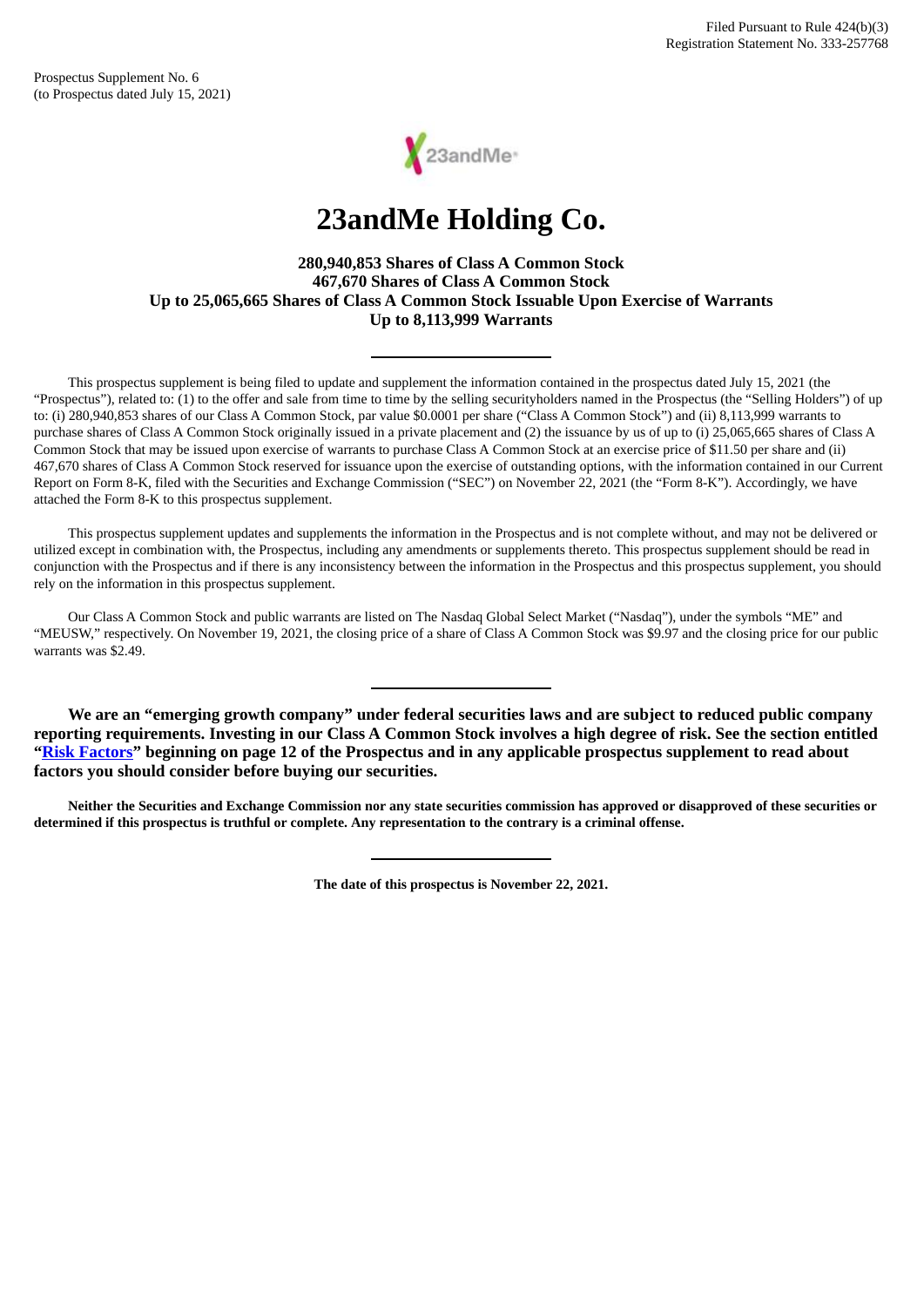# **UNITED STATES SECURITIES AND EXCHANGE COMMISSION**

**Washington, D.C. 20549**

# **FORM 8-K**

**CURRENT REPORT Pursuant to Section 13 15(d) of the Securities Exchange Act of 1934**

**Date of Report (Date of earliest event reported): November 22, 2021**

# **23andMe Holding Co.**

**(Exact name of registrant as specified in its charter)**

**Delaware 001-39587 87-1240344 (State or other jurisdiction of incorporation)**

**(Commission File Number)**

**(IRS Employer Identification No.)**

**223 N. Mathilda Avenue Sunnyvale, California 94086 (Address of principal executive offices, including zip code)**

**Registrant's telephone number, including area code: (650) 938-6300**

Check the appropriate box below if the Form 8-K filing is intended to simultaneously satisfy the filing obligation of the registrant under any of the following provisions:

☐ Written communications pursuant to Rule 425 under the Securities Act (17 CFR 230.425)

 $\Box$  Soliciting material pursuant to Rule 14a-12 under the Exchange Act (17 CFR 240.14a-12)

☐ Pre-commencement communications pursuant to Rule 14d-2(b) under the Exchange Act (17 CFR 240.14d-2(b))

 $\Box$  Pre-commencement communications pursuant to Rule 13e-4(c) under the Exchange Act (17 CFR 240.13e-4(c))

Securities registered pursuant to Section 12(b) of the Act:

| Title of each class                          | Trading<br>Symbol(s) | Name of each exchange<br>on which registered |
|----------------------------------------------|----------------------|----------------------------------------------|
| Class A Common Stock, \$0.0001 par value per | MЕ                   | The Nasdag Global Select Market              |
| share                                        |                      |                                              |
| Redeemable warrants, each whole warrant      | <b>MEUSW</b>         | The Nasdag Global Select Market              |
| exercisable for one share of Class A Common  |                      |                                              |
| <b>Stock</b>                                 |                      |                                              |

Indicate by check mark whether the registrant is an emerging growth company as defined in Rule 405 of the Securities Act of 1933 (§230.405 of this chapter) or Rule 12b-2 of the Securities Exchange Act of 1934 (§240.12b-2 of this chapter).

Emerging growth company  $\boxtimes$ 

If an emerging growth company, indicate by check mark if the registrant has elected not to use the extended transition period for complying with any new or revised financial accounting standards provided pursuant to Section 13(a) of the Exchange Act. □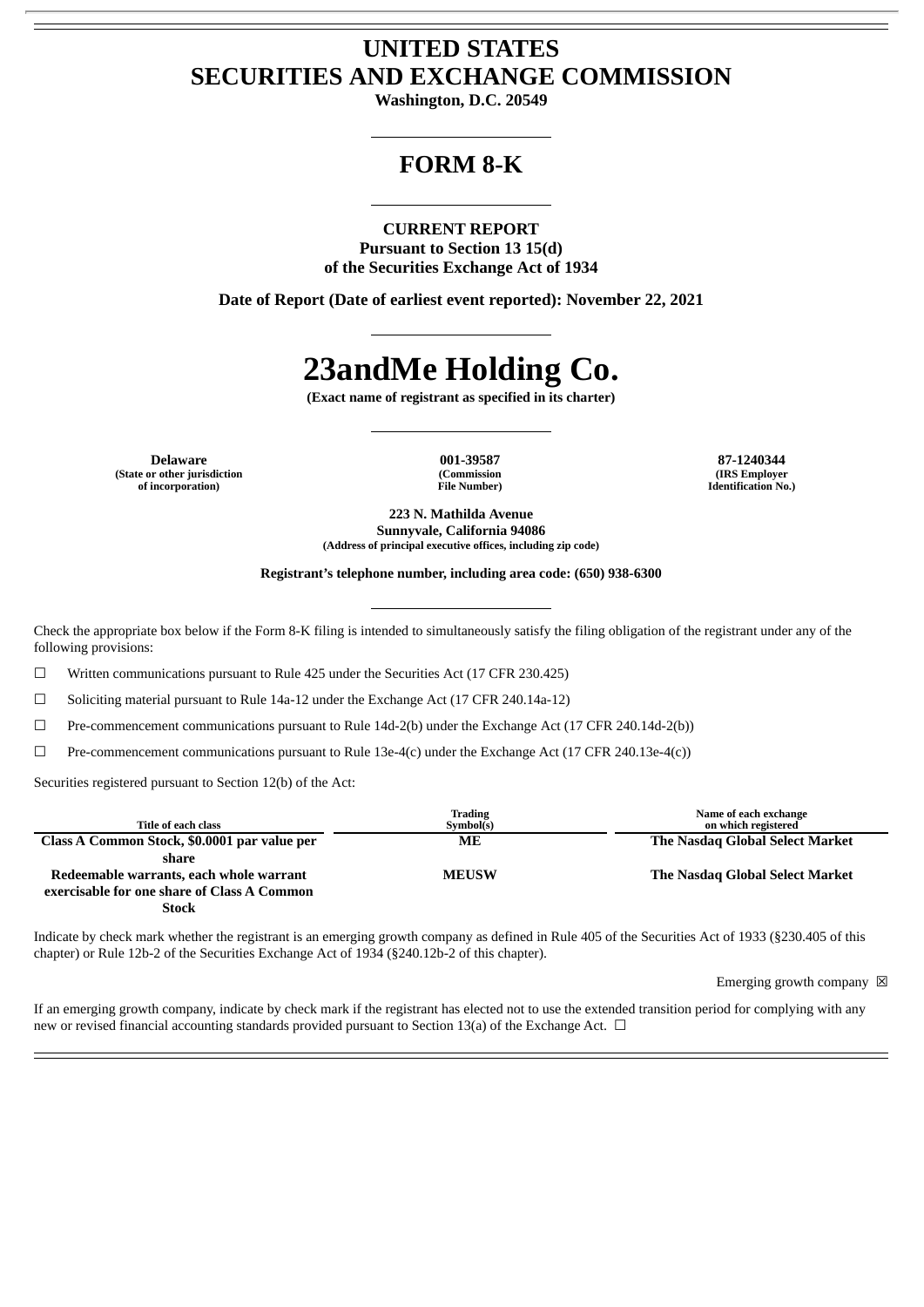#### **Item 8.01. Other Events.**

On November 22, 2021, 23andMe Holding Co. ("23andMe") issued a press release announcing the redemption of all of its outstanding warrants to purchase shares of 23andMe's Class A common stock, par value \$0.0001 per share, that were issued under the Warrant Agreement, dated October 1, 2020, by and between 23andMe and Continental Stock Transfer & Trust Company, as warrant agent. A copy of the press release is attached hereto as Exhibit 99.1 and is incorporated by reference herein.

A copy of the Notice of Redemption delivered by 23andMe is attached hereto as Exhibit 99.2 and is incorporated by reference.

Neither this Current Report on Form 8-K, the press release attached hereto as Exhibit 99.1 nor the Notice of Redemption attached hereto as Exhibit 99.2 constitutes an offer to sell or the solicitation of an offer to buy nor shall there be any offer of any of 23andMe's securities in any jurisdiction in which such offer, solicitation, or sale would be unlawful prior to the registration or qualification under the securities laws of any such jurisdiction.

because its XBRL tags

#### **Item 9.01. Financial Statements and Exhibits.**

(d) Exhibits.

| Exhibit<br>No. | <b>Description of Exhibit</b>                                                                                                                                        |
|----------------|----------------------------------------------------------------------------------------------------------------------------------------------------------------------|
| 99.1           | 23 and Me Holding Co. Press Release, dated November 22, 2021                                                                                                         |
| 99.2           | Notice of Redemption dated November 22, 2021                                                                                                                         |
| 104            | Cover Page Interactive Data File - the cover page interactive data file does not appear in the Interactive Data File<br>are embedded within the Inline XBRL document |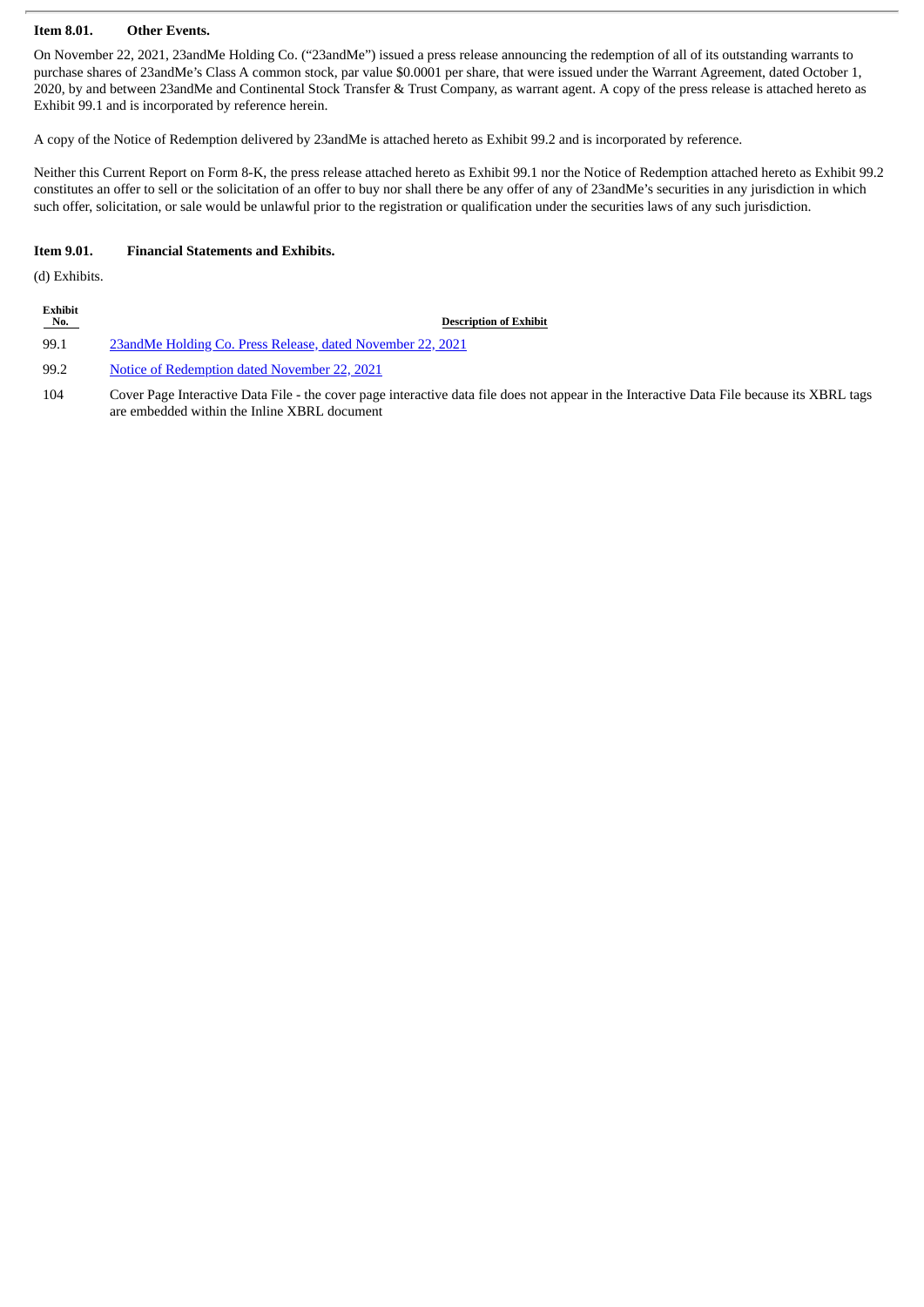Pursuant to the requirements of the Securities Exchange Act of 1934, the registrant has duly caused this report to be signed on its behalf by the undersigned hereunto duly authorized.

# **23ANDME HOLDING CO.**

By: /s/ Steven Schoch

Name: Steven Schoch Title: Chief Financial and Accounting Officer

Dated: November 22, 2021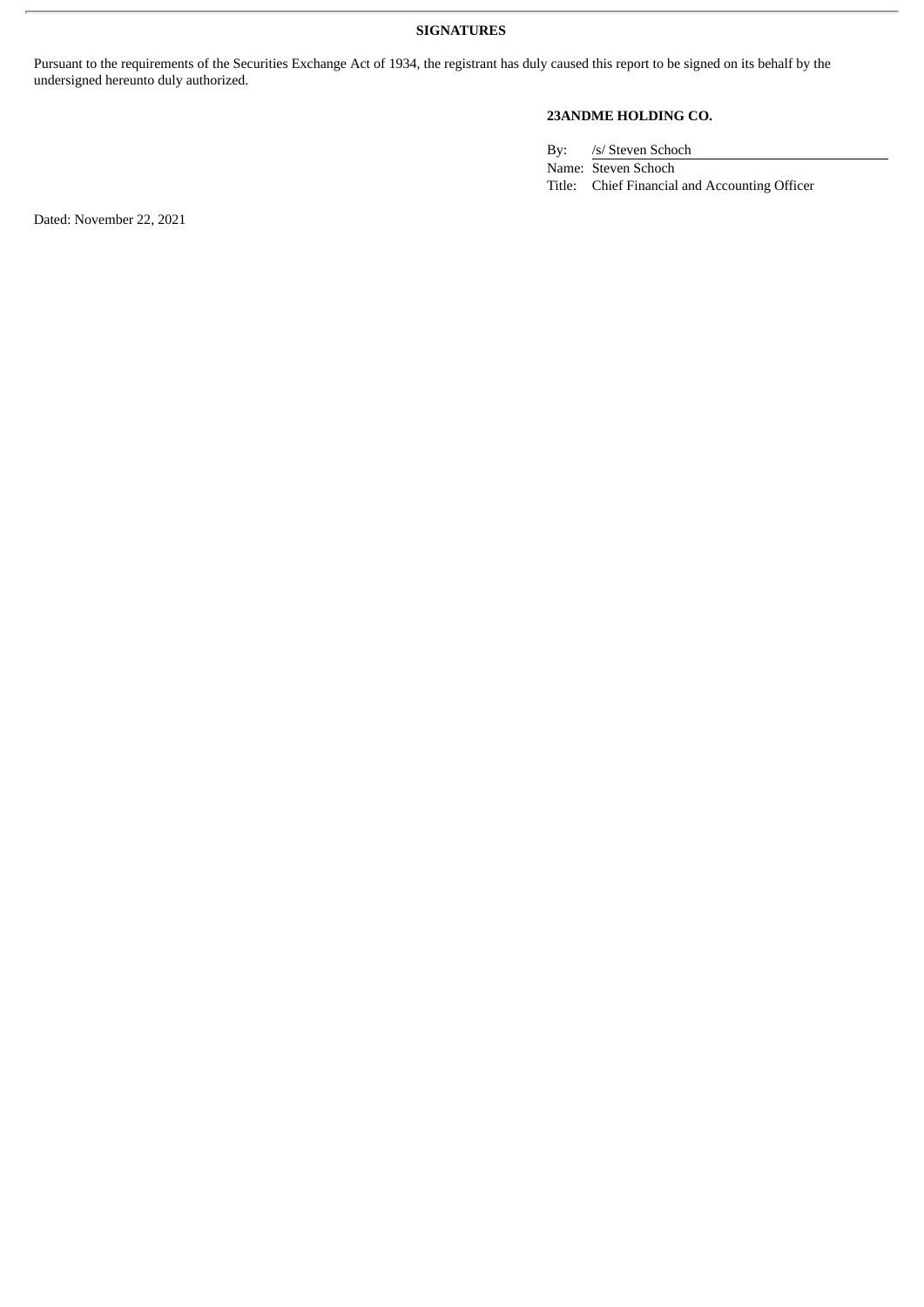#### **23andMe Announces Redemption of All Outstanding Warrants**

<span id="page-4-0"></span>SUNNYVALE, Calif., November 22, 2021 — 23andMe Holding Co. (Nasdaq: ME) ("23andMe"), a leading consumer genetics and research company, today announced that it will redeem all of its outstanding warrants (the "Public Warrants") to purchase shares of Class A common stock of 23andMe that were issued under the Warrant Agreement, dated October 1, 2020 (the "Warrant Agreement"), by and between 23andMe and Continental Stock Transfer & Trust Company, as warrant agent (the "Warrant Agent"), as part of the units sold in the initial public offering (the "IPO") of 23andMe, which was formerly known as VG Acquisition Corp., and that remain outstanding at 5:00 p.m. New York City time on December 22, 2021 (the "Redemption Date") for a redemption price of \$0.10 per Public Warrant. In addition, 23andMe will redeem all of its outstanding warrants to purchase Class A common stock that were issued under the Warrant Agreement in a private placement simultaneously with the IPO (the "Private Warrants" and, together with the Public Warrants, the "Warrants") on the same terms as the outstanding Public Warrants.

Under the terms of the Warrant Agreement, 23andMe is entitled to redeem all of the outstanding Public Warrants at a redemption price of \$0.10 per Public Warrant if (i) the last sales price (the "Reference Value") of the Class A common stock equals or exceeds \$10.00 per share on each of twenty trading days within any thirty-day trading period ending on the third trading day prior to the date on which a notice of redemption is given and (ii) if the Reference Value is less than \$18.00 per share, the Private Warrants are also concurrently called for redemption on the same terms as the outstanding Public Warrants. At the direction of 23andMe, the Warrant Agent has delivered a notice of redemption to each of the registered holders of the outstanding Warrants.

The Warrants may be exercised by the holders thereof until 5:00 p.m. New York City time on the Redemption Date to purchase fully paid and non-assessable shares of Class A common stock underlying such Warrants. Payment upon exercise of the Warrants may be made either (i) in cash, at an exercise price of \$11.50 per share of Class A common stock, or (ii) on a "cashless basis," in which the exercising holder will receive a number of shares of Class A common stock to be determined in accordance with the terms of the Warrant Agreement and based on the Redemption Date and the volume weighted average price (the "Redemption Fair Market Value") of the Class A common stock during the ten trading days immediately following the date on which the notice of redemption is sent to holders of Warrants. 23andMe will provide holders of the Warrants with the Redemption Fair Market Value no later than one business day after such ten-trading-day period ends. In no event will the number of shares of Class A common stock issued in connection with an exercise on a cashless basis exceed 0.361 shares of Class A common stock per Warrant. If any holder of Warrants would, after taking into account all of such holder's Warrants exercised at one time, be entitled to receive a fractional interest in a share of Class A common stock, the number of shares that the holder will be entitled to receive will be rounded down to the nearest whole number of shares.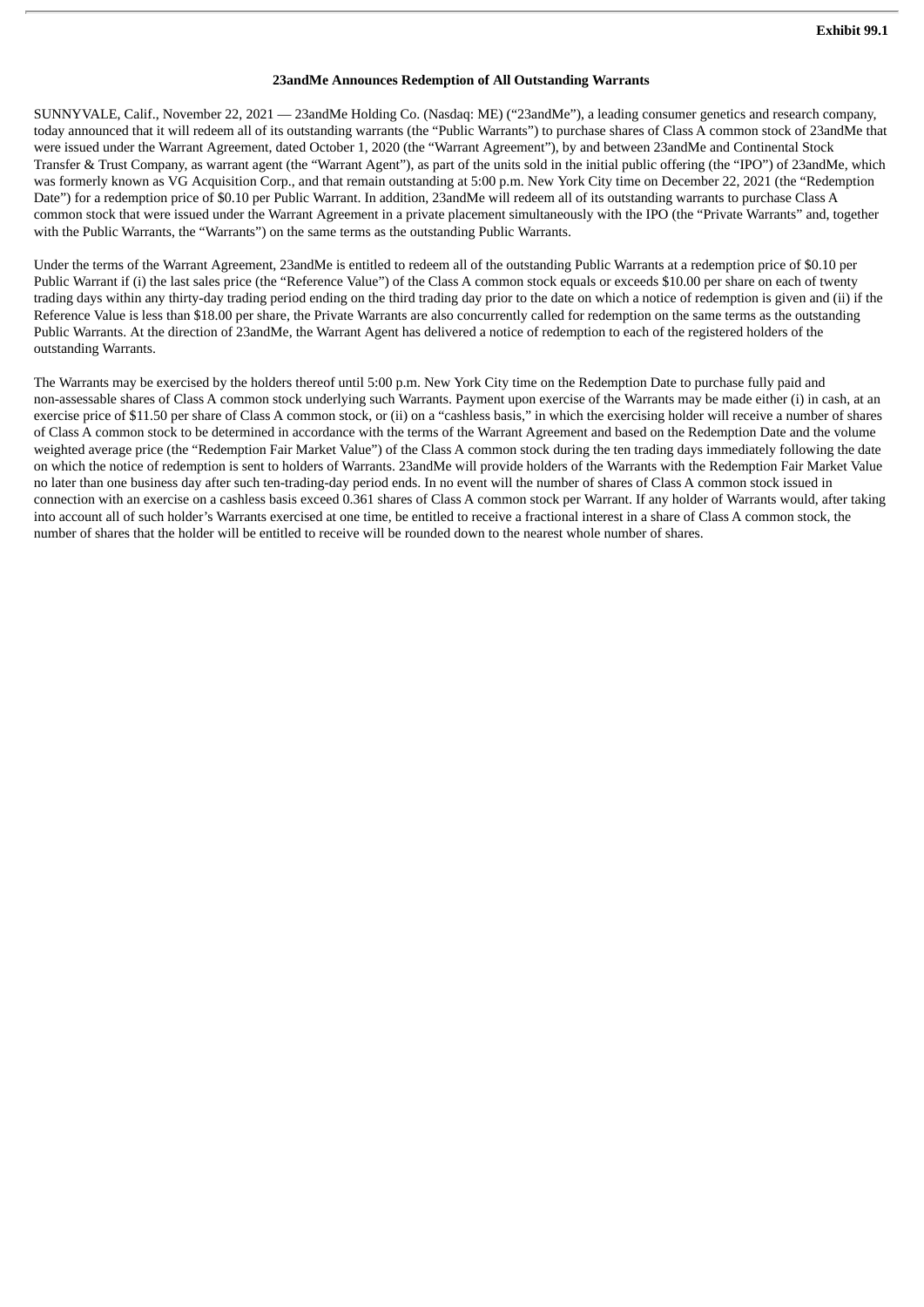Any Warrants that remain unexercised at 5:00 p.m. New York City time on the Redemption Date will be void and no longer exercisable and the holders of those Warrants will be entitled to receive only the redemption price of \$0.10 per Warrant.

None of 23andMe, its board of directors, or employees has made or is making any representation or recommendation to any holder of the Warrants as to whether to exercise or refrain from exercising any Warrants.

23andMe has filed a registration statement on Form S-1 (Registration No. 333-257768) (the "Registration Statement") with the Securities and Exchange Commission ("SEC") relating to the offer and sale of the shares of Class A common stock underlying the Warrants under the Securities Act of 1933, as amended, which Registration Statement previously has been declared effective by the SEC.

The SEC maintains an Internet website, www.sec.gov, through which copies of filings that 23andMe makes with the SEC, including the prospectus filed as part of the Registration Statement, are available.

Questions concerning redemption and exercise of the Warrants can be directed to the Warrant Agent at 1 State Street 30th Floor, New York, NY 10004- 1561, by telephone at (212) 509-4000 or by email at reorg@continentalstock.com.

#### **No Offer or Solicitation**

This press release shall not constitute an offer to sell or the solicitation of an offer to buy nor shall there be any offer of any of 23andMe's securities in any jurisdiction in which such offer, solicitation, or sale would be unlawful prior to the registration or qualification under the securities laws of any such jurisdiction.

#### **About 23andMe**

Founded in 2006 and headquartered in Sunnyvale, California, 23andMe is a leading consumer genetics and research company. 23andMe's mission is to help people access, understand, and benefit from the human genome. 23andMe has pioneered direct access to genetic information as the only company with multiple U.S. Food and Drug Administration authorizations for genetic health risk reports. 23andMe has created the world's largest crowdsourced platform for genetic research, with 80% of its customers electing to participate. The 23andMe research platform has generated more than 180 publications on the genetic underpinnings of a wide range of diseases, conditions, and traits. The platform also powers the 23andMe therapeutics group, which is currently pursuing drug discovery programs rooted in human genetics across a spectrum of disease areas, including oncology, respiratory, and cardiovascular diseases, in addition to other therapeutic areas. More information is available at www.23andMe.com.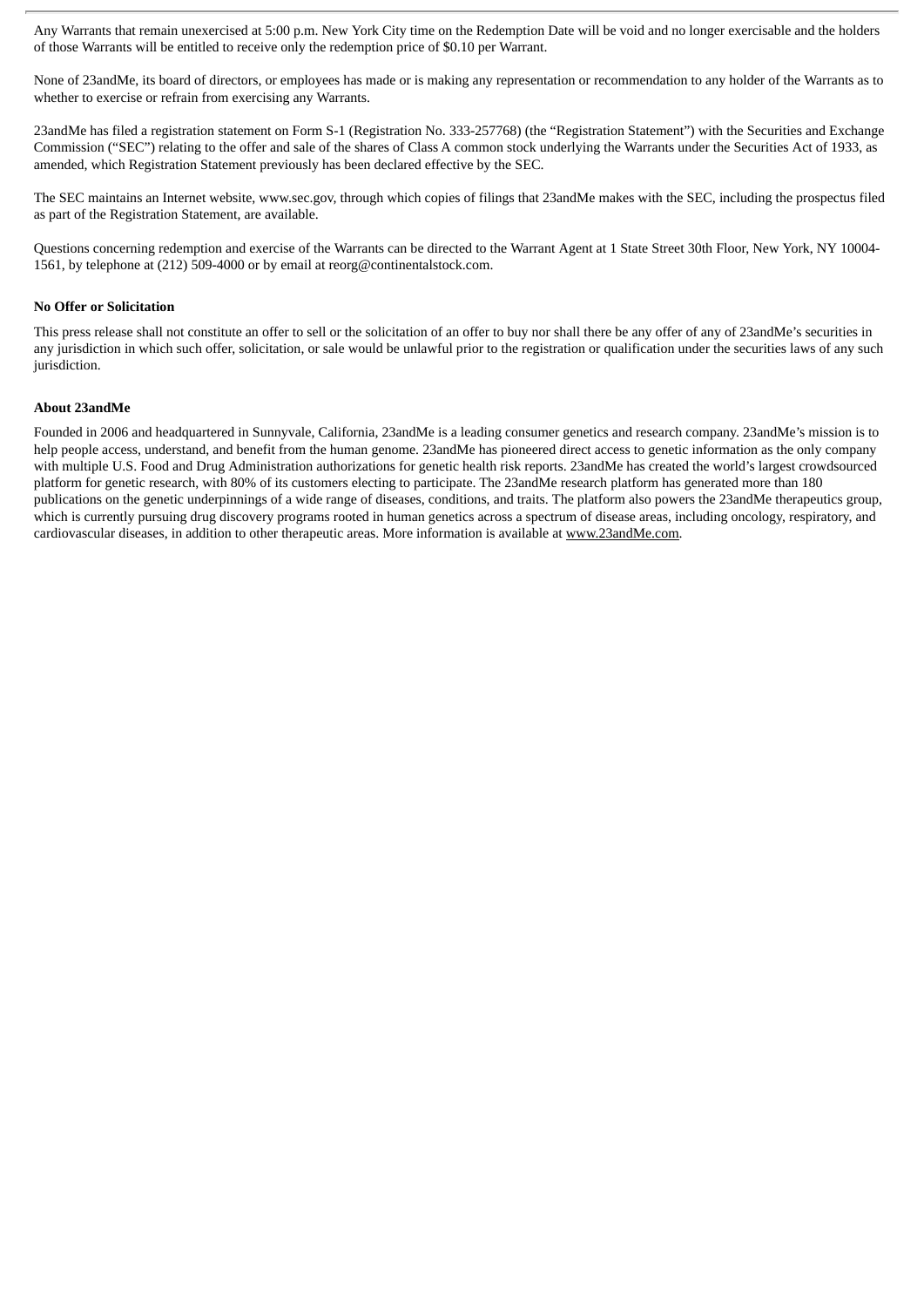#### **Forward-Looking Statements**

This press release contains forward-looking statements within the meaning of Section 27A of the Securities Act of 1933, as amended, and Section 21E of the Securities Exchange Act of 1934, as amended, including, without limitation, statements regarding expectations regarding the redemption of the Warrants. All statements, other than statements of historical fact, included or incorporated in this press release, are forward-looking statements. The words "anticipate," "believe," "continue," "could," "estimate," "expect," "intends," "may," "might," "plan," "possible," "potential," "predict," "project," "should," "would," and similar expressions may identify forward-looking statements, but the absence of these words does not mean that a statement is not forward-looking. The forward-looking statements contained herein are based on 23andMe's current expectations and beliefs concerning future developments and their potential effects, but there can be no assurance that these will be as anticipated. These forward-looking statements involve a number of risks, uncertainties (some of which are beyond the control of 23andMe), or other assumptions that may cause actual results or performance to differ materially from those expressed or implied by these forward-looking statements. These risks and uncertainties include, but are not limited to, risks related to the redemption of the Warrants, as well as those factors described in the "Risk Factors" section and other sections of 23andMe's most recent Quarterly Report on Form 10-Q and other current and periodic reports 23andMe files with the SEC from time to time. Investors are cautioned not to place undue reliance on any such forward-looking statements, which speak only as of the date they are made. Except as required by law, 23andMe does not undertake any obligation to update or revise any forward-looking statements whether as a result of new information, future events, or otherwise.

#### **Contacts**

Investor Relations Contact: investors@23andMe.com Media Contact: press@23andMe.com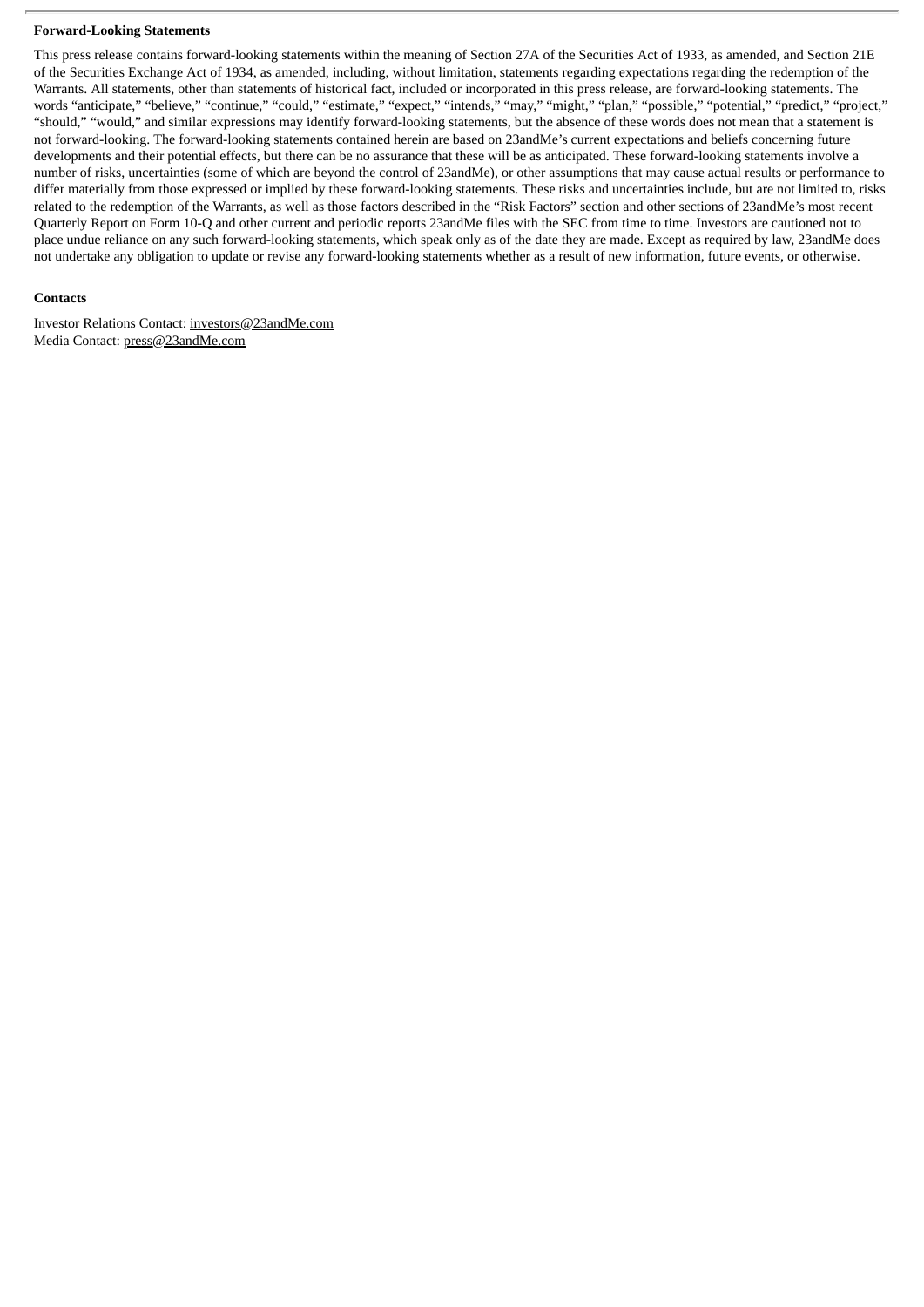#### **NOTICE OF REDEMPTION OF ALL OUTSTANDING WARRANTS (CUSIP 90138Q 116)**

<span id="page-7-0"></span>Dear Warrant Holder,

23andMe Holding Co. (the "*Company*") hereby gives notice that it is redeeming, at 5:00 p.m. New York City time on December 22, 2021 (the "*Redemption Date*"), all of the Company's outstanding warrants (the "*Warrants*") to purchase shares of the Company's Class A common stock, \$0.0001 par value per share (the *"Class A Common Stock*") for a redemption price of \$0.10 per Warrant (the "*Redemption Price*"), that were issued under the Warrant Agreement, dated as of October 1, 2020 (the "*Warrant Agreement*"), by and between by and between the Company and Continental Stock Transfer & Trust Company, as warrant agent (the "*Warrant Agent*"). The Warrants consist of (i) warrants (the *"Public Warrants"*) to purchase shares of Class A Common Stock comprising part of the units sold in the Company's initial public offering (the *"IPO"*) and (ii) warrants (the *"Private Warrants"*) to purchase shares of Class A Common Stock that were issued under the Warrant Agreement in a private placement simultaneously with the IPO.

Under the terms of the Warrant Agreement, the Company is entitled to redeem all of the outstanding Public Warrants at a redemption price of \$0.10 per Public Warrant if the last sales price (the *"Reference Value"*) of the Class A Common Stock equals or exceeds \$10.00 per share on each of twenty trading days within any thirty-day trading period ending on the third trading day prior to the date on which a notice of redemption is given. If the Reference Value equals or exceeds \$10.00 per share but is less than \$18.00 per share, then the Private Warrants are also concurrently called for redemption on the same terms as the outstanding Public Warrants. At the direction of the Company, the Warrant Agent has delivered a notice of redemption to each of the registered holders of the outstanding Warrants.

The Warrants may be exercised by the holders thereof until 5:00 p.m. New York City time on the Redemption Date to purchase fully paid and non-assessable shares of Class A Common Stock underlying such Warrants. Payment upon exercise of the Warrants may be made either (i) in cash, at an exercise price of \$11.50 per share of Class A Common Stock (the *"Cash Exercise Price"*), or (ii) on a "cashless basis," in which the exercising holder will receive a number of shares of Class A Common Stock to be determined in accordance with the terms of the Warrant Agreement and based on the Redemption Date and the volume weighted average price (the *"Redemption Fair Market Value"*) of the Class A Common Stock during the ten trading days immediately following the date on which the notice of redemption is sent to holders of Warrants. The Company will provide holders of the Warrants with the Redemption Fair Market Value no later than one business day after such ten-trading-day period ends. In no event will the number of shares of Class A Common Stock issued in connection with an exercise on a cashless basis exceed 0.361 shares of Class A Common Stock per Warrant. If any holder of Warrants would, after taking into account all of such holder's Warrants exercised at one time, be entitled to receive a fractional interest in a share of Class A Common Stock, the number of shares such holder will be entitled to receive will be rounded down to the nearest whole number of shares.

The Public Warrants and the Class A Common Stock are listed on the Nasdaq Global Select Market ("*Nasdaq*") under the symbols "MEUSW" and "ME," respectively. On November 19, 2021, the closing price of the Public Warrants was \$2.49 and the closing price of the Class A Common Stock was \$9.97. At 5:00 p.m. New York City time on the Redemption Date, the Public Warrants will cease trading on Nasdaq. The redemption will not affect trading of the Class A Common Stock.

#### **TERMS OF REDEMPTION; CESSATION OF RIGHTS**

The rights of the Warrant holders to exercise their Warrants will terminate immediately prior to 5:00 p.m. New York City time on the **Redemption Date.** At 5:00 p.m. New York City time on the Redemption Date and thereafter, holders of unexercised Warrants will have no rights with respect to those Warrants, except to receive the Redemption Price or as otherwise described in this notice for holders who hold their Warrants in "street name." We encourage you to consult with your broker, financial advisor and/or tax advisor to consider whether or not to exercise your Warrants. **Note** that the act of exercising is VOLUNTARY, meaning holders must instruct their broker to submit the Warrants for exercise.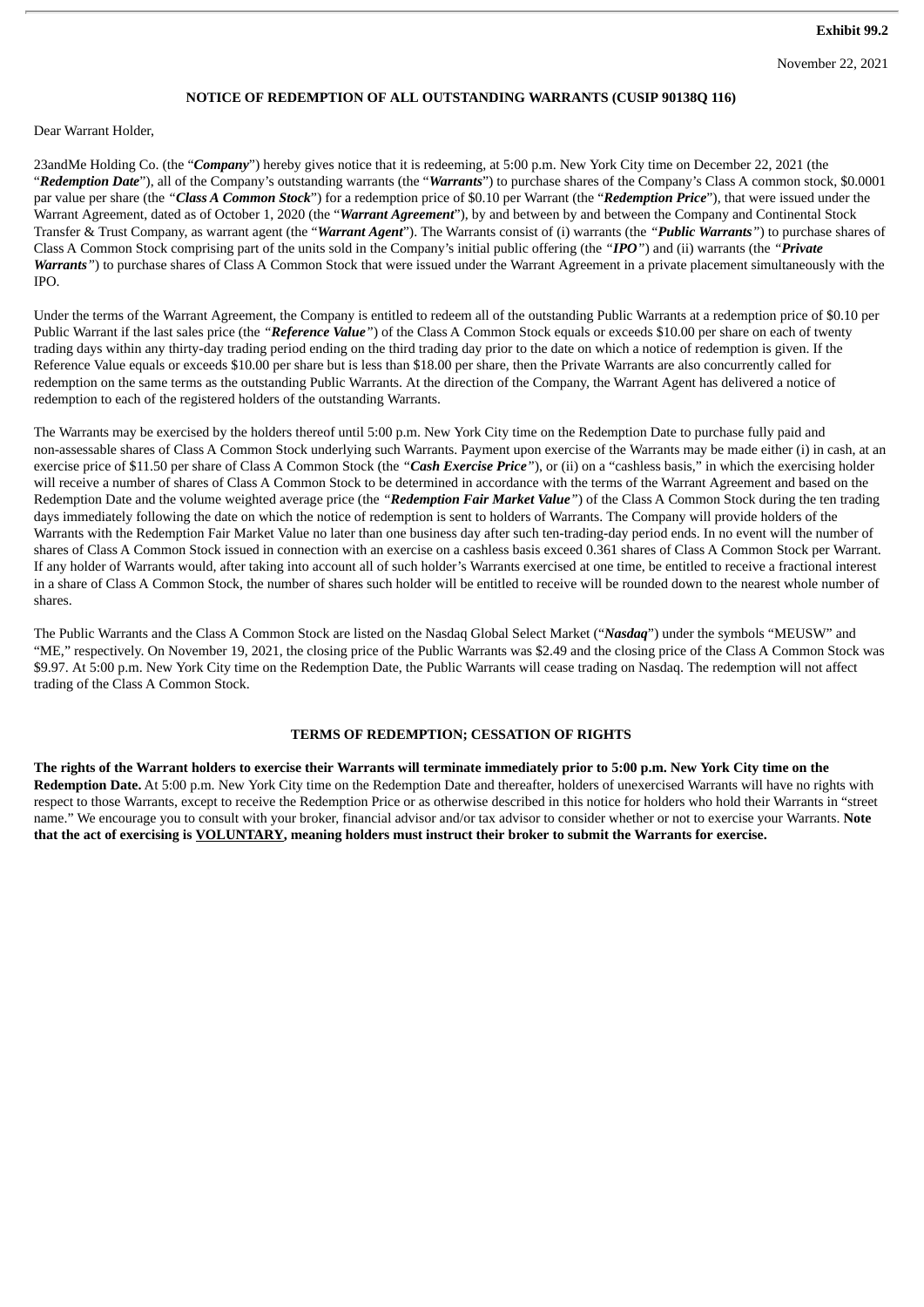The Company is exercising this right to redeem the Warrants pursuant to Section 6.2 of the Warrant Agreement. Pursuant to Section 6.2 of the Warrant Agreement, the Company has the right to redeem all of the outstanding Public Warrants if the Reference Value of the Class A Common Stock equals or exceeds \$10.00. Pursuant to Section 6.2 of the Warrant Agreement, if the Reference Value equals or exceeds \$10.00 per share but is less than \$18.00 per share, then the Private Warrants are also concurrently called for redemption on the same terms as the outstanding Public Warrants.

The closing price of the Class A Common Stock has equaled or exceeded \$10.00 per share and less than \$18.00 per share on each of 20 trading days within the 30-day trading period ending on November 17, 2021 (which is the third trading day prior to the date of this notice of redemption).

#### **EXERCISE PROCEDURE**

Warrant holders have until 5:00 p.m. New York City time on the Redemption Date to exercise their Warrants to purchase Class A Common **Stock.** Payment upon exercise of the Warrants may be made either (i) in cash, at the Cash Exercise Price or (ii) on a "cashless basis," in which the exercising holder will receive a number of shares of Class A Common Stock to be determined in accordance with the terms of the Warrant Agreement and based on the Redemption Date and the Redemption Fair Market Value of the Class A Common Stock during the ten trading days immediately following the date on which the notice of redemption is sent to holders of Warrants. The Company will provide holders of the Warrants with the Redemption Fair Market Value no later than one business day after such ten-trading-day period ends. If any holder of Warrants would, after taking into account all of such holder's Warrants exercised at one time, be entitled to receive a fractional interest in a share of Class A Common Stock, the number of shares such holder will be entitled to receive will be rounded down to the nearest whole number of shares.

Payment of the Cash Exercise Price may be made by wire transfer of immediately available funds. Wire instructions will be provided to the Depository Trust Company and will otherwise be provided upon request.

#### Those who hold their Warrants in "street name" should immediately contact their broker to determine their broker's procedure for exercising **their Warrants since the process to exercise is VOLUNTARY.**

Persons who are holders of record of their Warrants may exercise their Warrants by sending (1) a fully and properly completed "Election to Exercise" (a form of which is attached hereto as Annex A), duly executed and indicating, among of things, the number of Warrants being exercised and whether such Warrants are being exercised on a cash or cashless basis, and (2) if exercised for cash, payment in full of the Cash Exercise Price via wire transfer or other method of payment permitted by the Warrant Agreement to the Warrant Agent at:

> Continental Stock Transfer & Trust Company 1 State Street, 30th Floor New York, NY 10004 Attention: Compliance Department Telephone: (212) 509-4000 Email: reorg@continentalstock.com

The method of delivery of the Warrants is at the option and risk of the holder, but if mail is used, registered mail properly insured is suggested.

The fully and properly completed Election to Exercise and, if the applicable Warrants are exercised for cash, payment in full of the Cash Exercise Price must be received by Continental Stock Transfer & Trust Company prior to 5:00 p.m. New York City time on the Redemption **Date.** Subject to the following paragraph, any failure to deliver a fully and properly completed Election to Exercise or, if the applicable Warrants are exercised for cash, the payment in full of the Cash Exercise Price before such time will result in such holder's Warrants being redeemed and not exercised.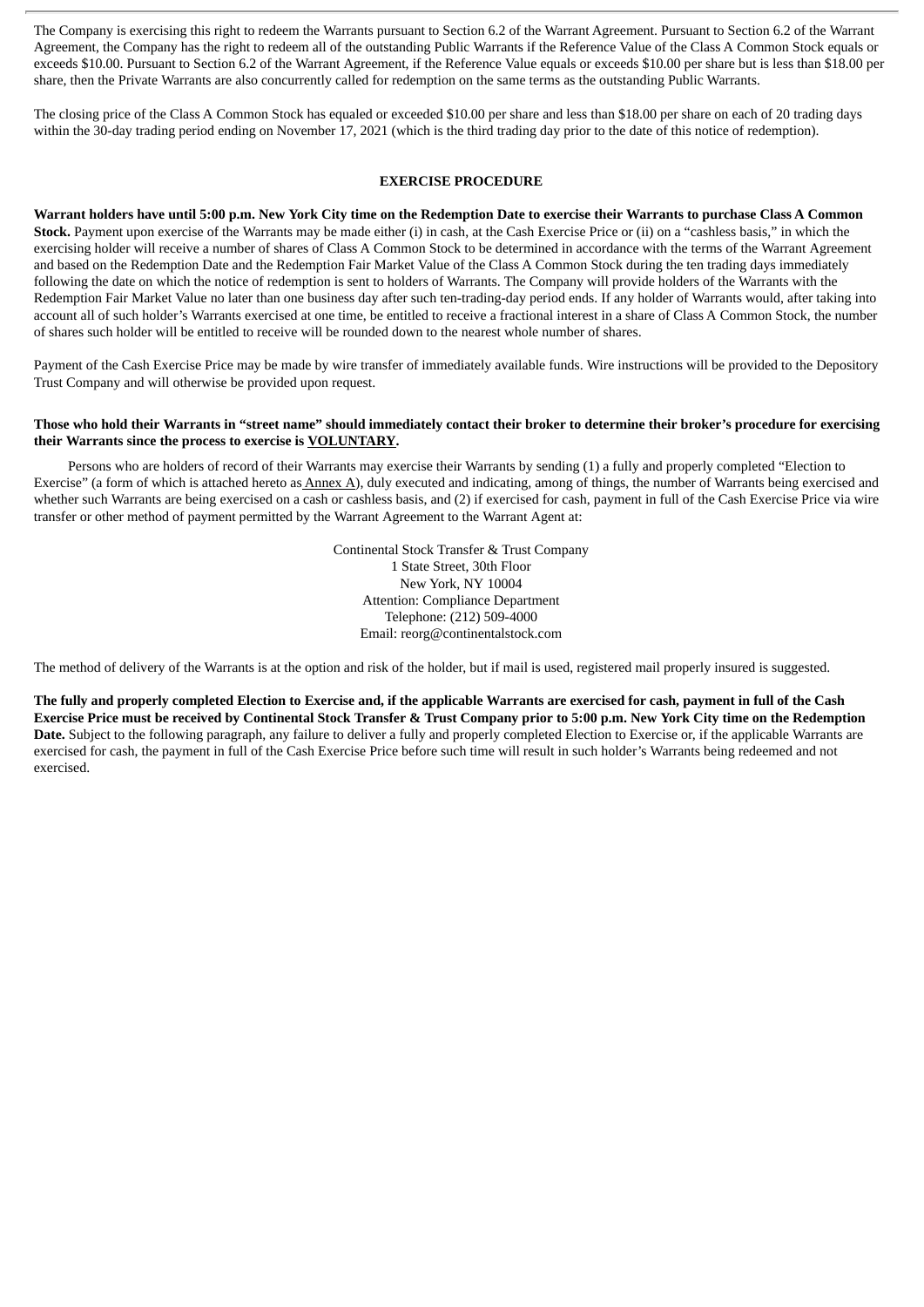For holders of Warrants who hold their warrants in "street name," broker-dealers shall have two business days from the Redemption Date, or 5:00 p.m. New York City time on December 22, 2021, to deliver the Warrants to the Warrant Agent provided that a Notice of Guaranteed Delivery and, in the case of a cash exercise, payment in full of the Cash Exercise Price, is received by the Warrant Agent prior to 5:00 p.m. New York City time on the Redemption Date. Any such Warrant received without the Election to Exercise or the Notice of Guaranteed Delivery having been duly executed and fully and properly completed or, in the case of a cash exercise, without the payment in full of the Cash Exercise Price will be deemed to have been delivered for redemption (at \$0.10 per Warrant), and not for exercise.

#### **PROSPECTUS**

A prospectus covering the Class A Common Stock issuable upon the exercise of the Warrants is included in a registration statement on Form S-1 (Registration No. 333-257768) filed with the Securities and Exchange Commission (the "*SEC*") on July 8, 2021 and declared effective by the SEC on July 15, 2021. The SEC maintains an Internet website that contains a copy of this prospectus. The address of that site is *www.sec.gov*.

#### **REDEMPTION PROCEDURE**

Payment of the Redemption Price will be made by the Company upon presentation and surrender of a Warrant for payment after 5:00 p.m. New York City time on the Redemption Date. Those who hold their shares in "street name" should contact their broker to determine their broker's procedure for redeeming their Warrants.

\*\*\*\*\*\*\*\*\*\*\*\*\*\*\*\*\*\*\*\*\*\*\*\*\*\*\*\*\*\*\*\*\*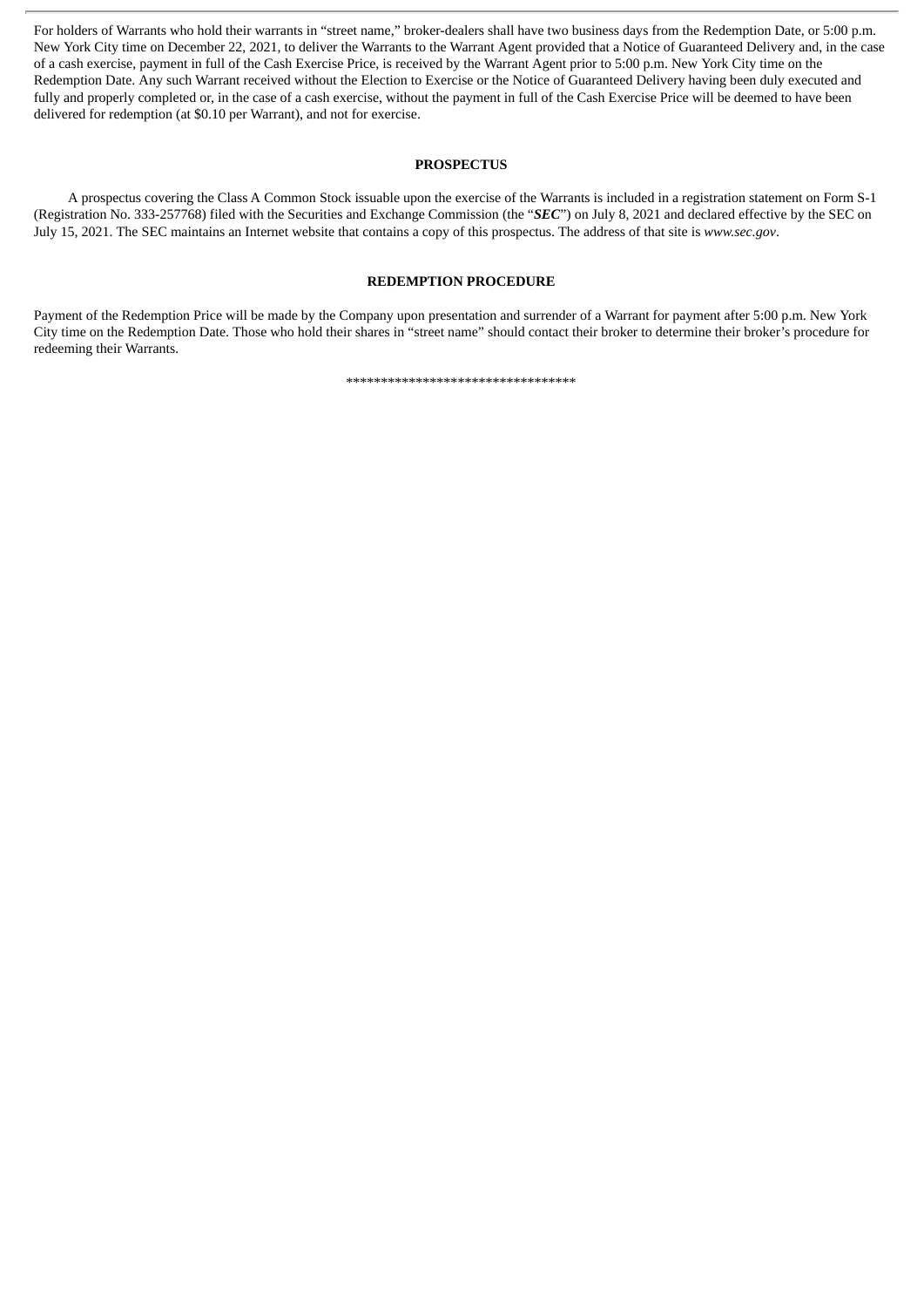Any questions you may have about redemption and exercising your Warrants may be directed to the Warrant Agent at its address and telephone number set forth above.

> Sincerely, **23ANDME HOLDING CO.** /s/ Anne Wojcicki Anne Wojcicki Chief Executive Officer